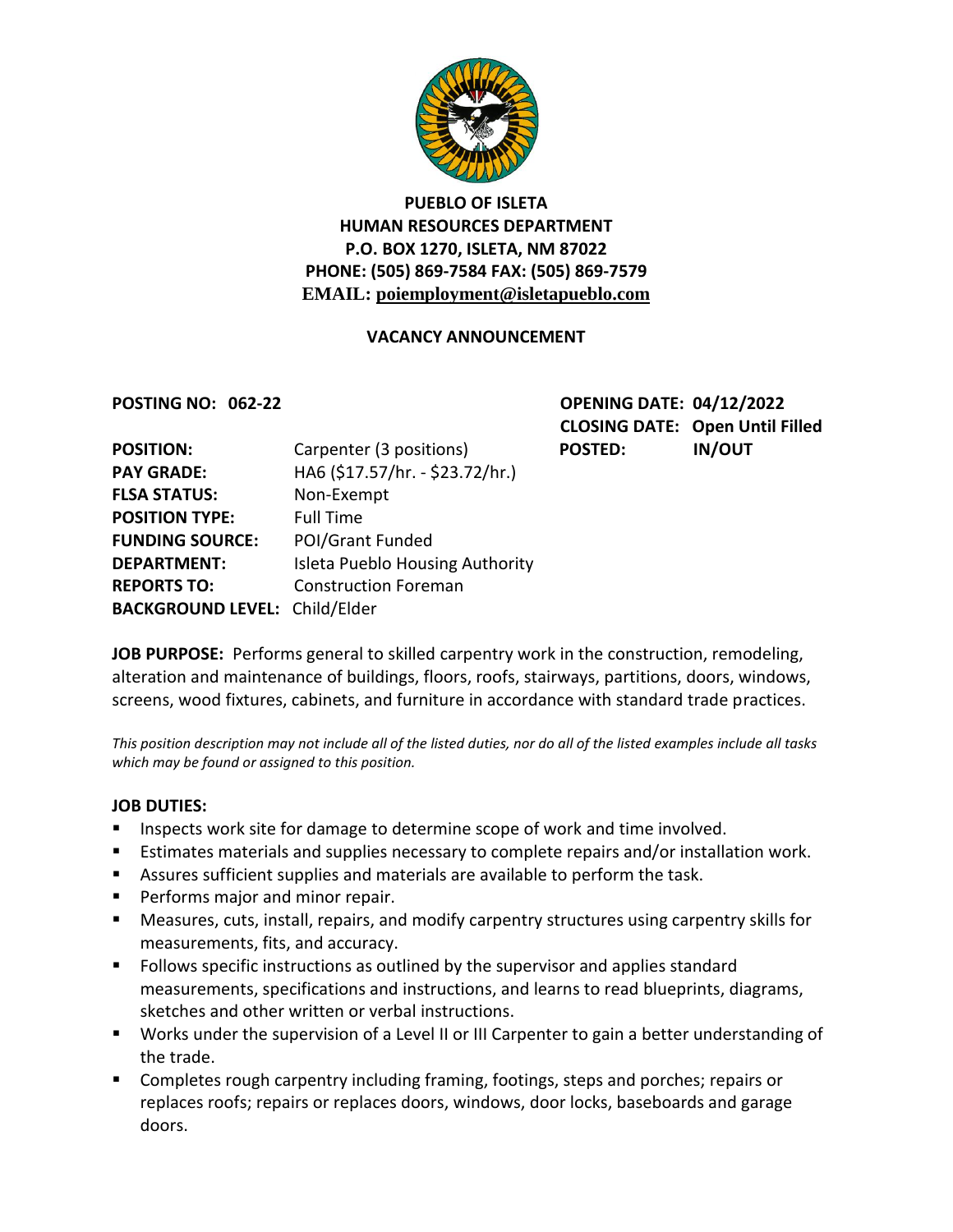- **EXT** Cleans and repairs tools or equipment and secures all equipment and tools before leaving work site.
- Maintains a safe work environment using established safety practices and procedures.
- **Assists in the performance of other construction related activities such as plumbing,** electrical work, painting, floor and ceiling tile and/or finishing concrete as needed.
- Repairs tables, shelves, benches and cabinets.
- **Dearates power saws, joiners, wood lathes, planers, and boring, sanding and mortising** machines, or hand carpentry tools and basic construction equipment.
- **Performs other duties as assigned.**

## **SUPERVISION RESPONSIBILITIES:** N/A

### **MINIMUM QUALIFICATIONS/REQUIREMENTS:**

- High School Diploma or GED.
- **Experience in carpentry, construction or production.**
- **Tiwa Speaking preferred.**
- Valid New Mexico driver's license with ability to meet Pueblo of Isleta liability insurance requirements and maintain eligibility for insurance.
- **Must pass background check for position.**
- **Must be able to comply with the Pueblo of Isleta Drug Free Workplace policies.**

# **KNOWLEDGE, SKILL AND ABILITY REQUIREMENTS:**

- Knowledge of carpentry methods and practices.
- Knowledge of maintenance and use of wood working power and hand tools.
- Knowledge of occupational safety practices and procedures.
- Knowledge of sources of supplies and price trends related to the various grade and qualities of a variety of materials, supplies and equipment.
- Knowledge of estimation of goods, materials and supplies necessary to complete assigned work.
- Knowledge of blueprints, diagrams and schematics.
- Skill in safely utilizing woodworking tools, materials and supplies.
- Skill in estimating costs of materials and time necessary to complete projects.
- **Skill in following verbal and written directions.**
- Skill in establishing and maintaining effective working relationships.
- Ability to read and interpret diagrams, drawings and blueprints.
- Ability to work occasional evenings or weekends and answer emergency calls.

### **PHYSICAL DEMANDS:**

- Work involves a significant amount of standing, walking and or crouching; using hands to handle objects, equipment, controls and reach with arms and hands; using sharp or rough materials, sharp tools and power equipment, and works in confined spaces and at heights over 30 feet.
- **Prolonged standing, climbing, bending, stooping, and kneeling.**
- **Position requires strenuous tasks and lifting, loading, carrying and transporting materials** and supplies weighing up to 100 lbs.